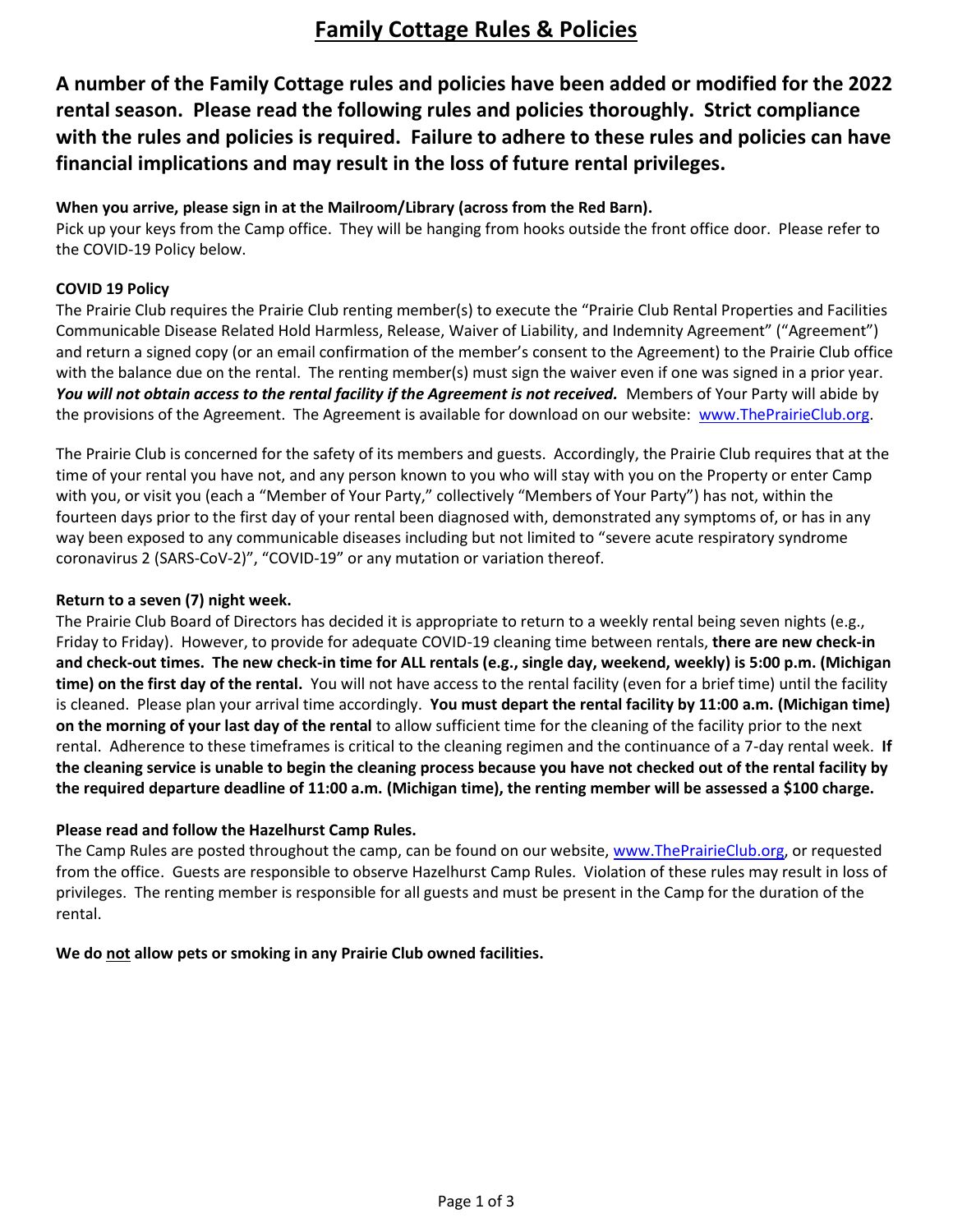# **Family Cottage Rules & Policies**

# **Each and every renter is expected to help keep our facilities clean and in good condition.**

Please consult the guidelines for clean-up procedures that are posted in each facility. All guests are required to leave the cottage clean and in good condition before departure. Sheets and pillowcases should be stripped from beds and placed into laundry bags/hampers. Towels should be placed in laundry bag/hampers. Trash and recycling should be taken out and placed in the proper receptacles. Dishes should be washed and put away before the arrival of the cleaning service. If time does not permit, dishes should be placed in the dishwasher and the dishwasher started. Furniture must be returned to original arrangement.

The practice of some renters not leaving the facility clean and in good condition has become an issue of late. **If it is determined after the cleaning service inspection that the facility is in need of additional cleaning, dishwashing, or repair/replacement, the renting member will be charged a minimum of \$100 for these services beyond the incremental COVID cleaning fee.** By returning to a seven-night weekly rental, the cleaning service has a much more limited time in which to perform the necessary COVID-19 cleaning procedures. Having to perform excess cleaning at a rental facility jeopardizes the check-in time for the next rental party.

# **Complete kitchen facilities, cookware, utensils, and dishes are provided.**

We provide garbage bags, aluminum foil, paper towels, napkins, toilet paper, hand soap, disinfectant wipes, and the like. If you should run out of an item during your stay, we ask that you replace for the next guests.

# **Linens are provided.**

We provide pillows, pillowcases, sheets, quilts, towels, and hand towels. You must bring your own beach towels. Extra blankets in each closet also are provided but you may wish to bring along your own for comfort. Please do not forget a plastic or rubber mattress protector for those who might need one.

# **We also include Wi-Fi as an amenity.**

Password information is on the bulletin board in each kitchen, as well as the facility information book.

#### **Beach chairs and umbrellas.**

Two chairs and an umbrella are provided for each side. Please stow them in the corral at the end of the beach path at the end of your stay.

#### **This is a shared facility.**

In order to maintain a peaceful and quiet atmosphere for all renters, we do not allow loud television or music in any shared spaces. Quiet time is from 10 PM to 8 AM (Michigan time).

#### **No Grilling at Family Cottage!**

You are welcome to use the gas BBQ grills provided at the Legacy Pavilion next to the Farmhouse. Please be considerate and clean the grill after using for our other members. The use and availability of the grilling station are subject to the Legacy Pavilion Rules & Procedures.

#### **The Family Cottage facility is open year-round!**

This facility is air conditioned and heated. Please do not abuse the heat or air conditioning. If you have the heat or air on, be sure all the windows are closed.

#### **The maximum rental period during peak season, June 17th - September 5th, is (1) week (7 nights).**

Please keep in mind, due to high demand for housing, **we have a 1-week limit during our peak season.** Family Cottage may be rented for a maximum of two weeks only if one of those weeks falls in a non-peak period. Weekly rentals run from Friday, 5:00 p.m. through Friday, 11:00 a.m. Weekend rentals run from Friday, 5:00 p.m. through Sunday. All times listed are Michigan time.